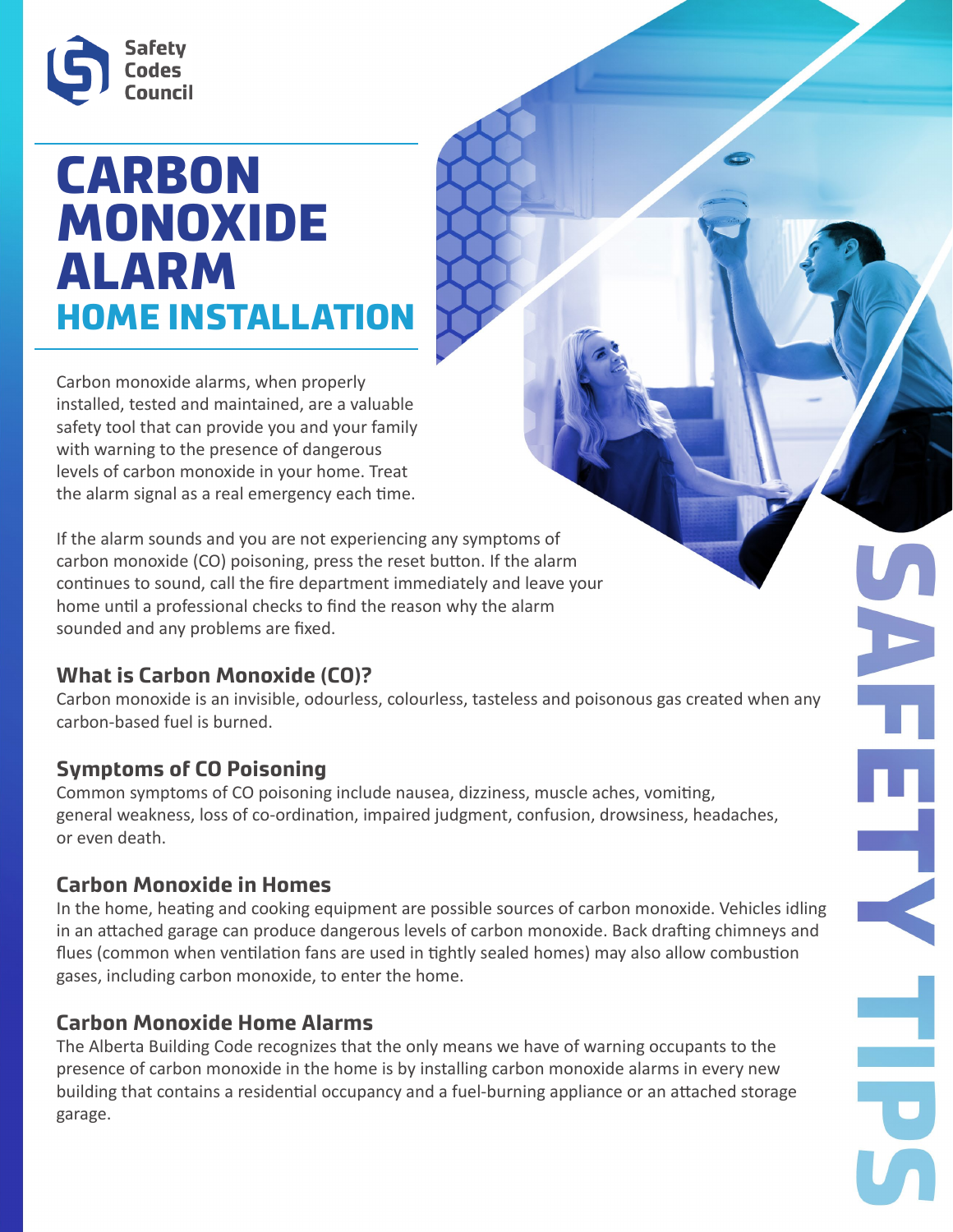# CARBON MONOXIDE ALARM HOME I

To safeguard against the presence of CO gases that may place your life and the lives of your family at risk, the installation of CO alarms are also highly recommended for all existing homes.

# **Dual CO/Smoke Alarms**

Carbon monoxide alarms do not serve as smoke alarms . However, it is important to note that dual CO/smoke alarms conforming to CAN/CSA-6.19, "Residential Carbon Monoxide Alarming Devices" and CAN/ULC-S531, "Smoke Alarms," are acceptable.

# **Spillage of Combustion Products**

The Alberta Building Code addresses the potential for spillage from combustion appliances with requirements for makeup air and carbon monoxide alarms.

Depressurization caused by the principal ventilation system itself is not an issue in houses with balanced systems. However, appliances can malfunction and venting systems can fail.

Depressurization of the house by the ventilation system or other exhaust devices can cause the spillage of combustion products from certain types of combustion appliances. The types of appliances that are susceptible to pressure- induced spillage can generally be identified by the fact that they are vented through a natural draft chimney rather than through an arrange- ment of exterior venting that uses a fan to draw the products of combustion out of the house.

The likelihood of entry of CO is also increased if your house is depressurized in relation to the garage. This can readily occur due to the operation of exhaust equipment or simply due to the stack effect created by heating your home and when the temperature difference between outside and inside is the greatest.

Even at a relatively low level of depressurization, almost all

fireplaces are spillage-susceptible. This also includes the ones with so called "airtight" glass doors and outside combustion air intakes, since most "airtight" doors are not really airtight. Even closed-type solid-fuel-burning appliances whose stoking doors are left open, can spill products of combustion into the house when operating in their "die down" or smoldering stages.

**IMPORTANT:** CO alarms provide a relatively low-cost means to warn occupants when depressurization is causing spillage of toxic combustion gases into a home.



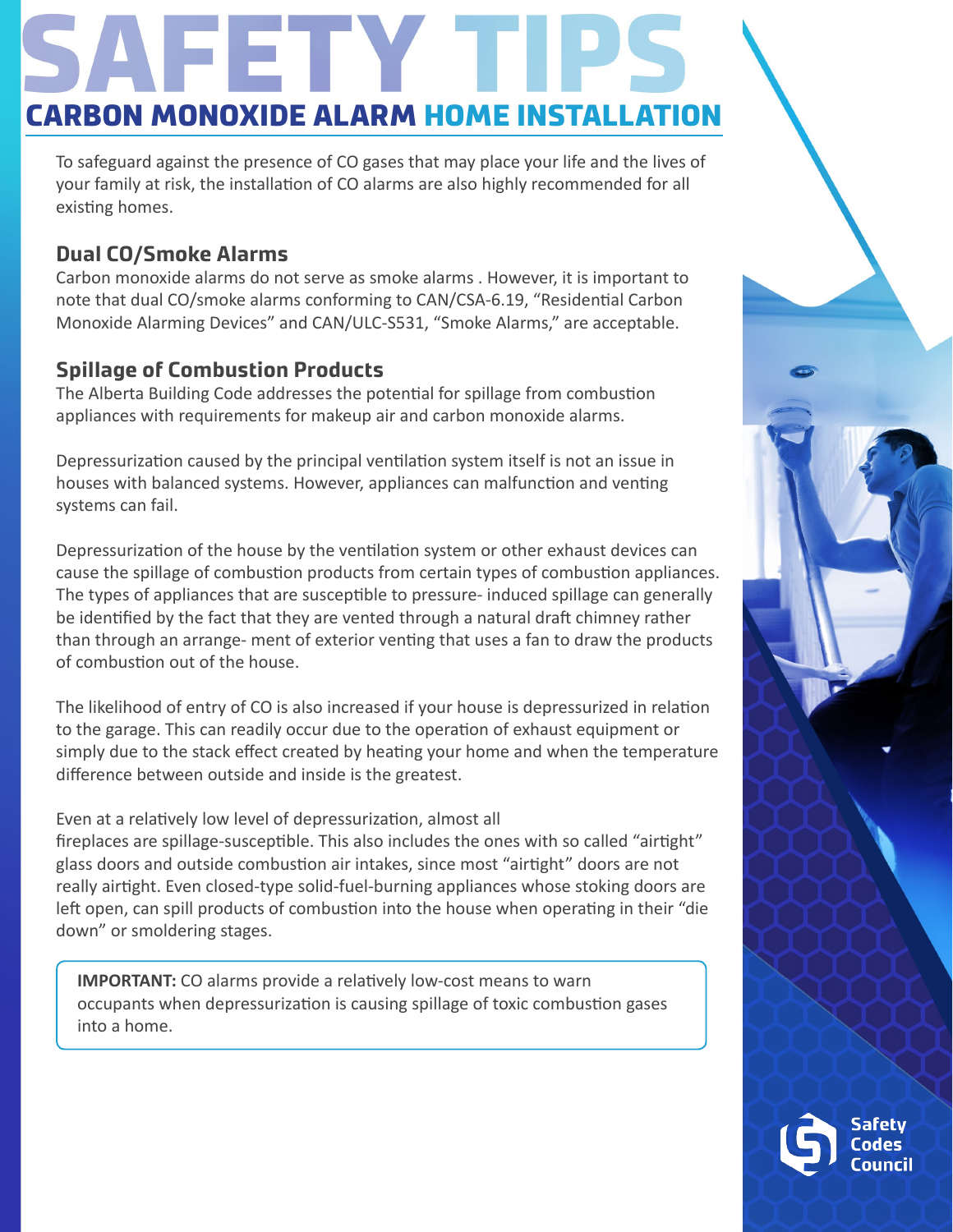# **CARBON MONOXIDE ALARM HOME INSTA**

#### **Carbon Monoxide Alarm Requirements**

The Alberta Building Code states that certified carbon monoxide alarms are required in every building which contains a residential occupancy and also contains:

- a fuel-burning appliance; and/or
- an attached storage garage.

Labels found on certified carbon monoxide (CO) alarms are your assurance that the alarm was tested and that it conforms to established safety standards.

Carbon monoxide (CO) alarms must conform to requirements of the Canadian Standards Association CAN/CSA Standard 6.19 "Residential Carbon Monoxide Alarming Devices" as follows:

- $\blacksquare$  Carbon monoxide (CO) alarms must be equipped with an integral alarm that satisfies the audibility requirements of CAN/CSA Standard 6.19 "Residential Carbon Monoxide Alarming Devices."
- $\blacksquare$  Carbon monoxide (CO) alarms must be mechanically fixed to a surface at a height recommended by the manufacturer.
- $\blacksquare$  Carbon monoxide (CO) alarms must have no disconnect switch between the overcurrent device and the carbon monoxide alarm where the CO alarm is powered by the dwelling unit's electrical system.

Both battery-operated (CO) alarms and (CO) alarms that are connected to the dwelling unit's electrical system are acceptable.

There are several models on the market with different features such as power supply back up and indicators to let the user know when it needs to be replaced. Check your model type to ensure it has the features that you need.

# **Required Carbon Monoxide Alarm Locations**

- **1.** Where a room contains a solid fuel-burning appliance, a CO alarm conforming to CAN/CSA - 6.19-01, "Residential Carbon Monoxide Alarming Devices," shall be mechanically fixed:
	- **at the manufacturer's recommended height where these instructions specifically** mention solid-fuel-burning appliances; or
	- $\blacksquare$  in the absence of specific instructions related to solid-fuel-burning appliances, on or near the ceiling.
- **2.** Where a fuel-burning appliance is installed in a suite of residential occupancy, a CO alarm shall be installed:
	- **I** inside each bedroom; or if outside the bedroom, within 5 m of each bedroom door, measured following corridors and doorways.